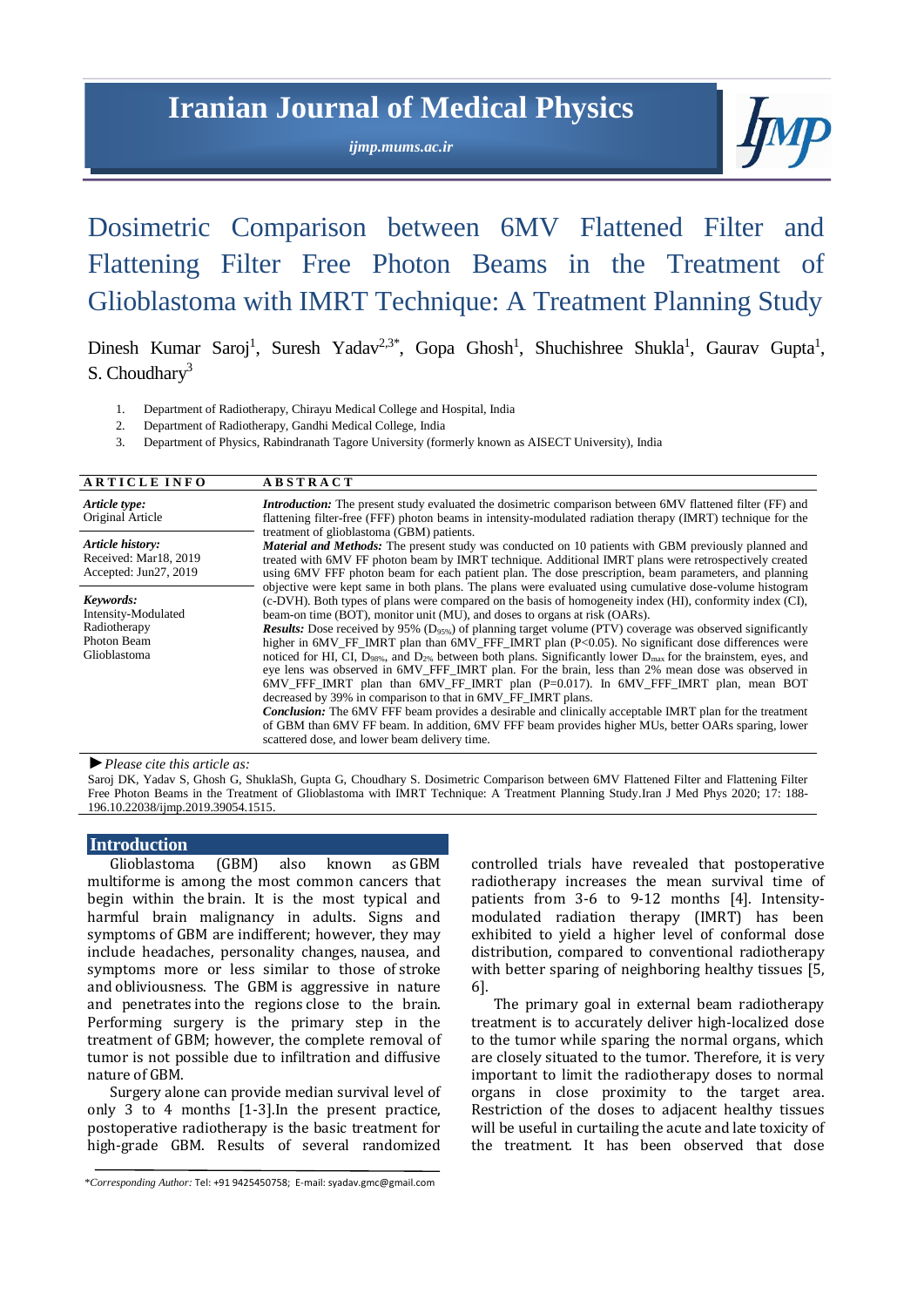constraints of the neighboring healthy critical tissue are restricted to deliver the desired therapeutic dose to the target.

The IMRT treatment planning has gained the popularity among the available treatment techniques. The IMRT has been proved to save the normal tissue by keeping radiation doses well below their tolerance limit, along with better or similar treatment plan quality, compared to three-dimensional conformal radiation therapy [5-7]. According to the literature, it is reported that volumetric modulated arc treatment plan yields similar target coverage but lower monitor unit (MU) and treatment time for GBM radiotherapy in comparison to IMRT plan [8-11].

For an open treatment field, the homogeneous dose distribution can be obtained by flattening the radiation beam emerging from medical linear accelerators. Flattening of the radiation beam is achieved by placing flattening filter (FF) into the path of photon beam. In recent decades, there has been an increasing trend of using the flattening filter-free (FFF) radiation beam in radiotherapy treatment that is produced by the removal of FF from linear accelerator head. With the recent progress in linear accelerator technology, the clinical uses of FFF photon beams in radiotherapy treatments have progressively become the limelight [12].

The FFF radiation beams are characterized by high-dose rate, conical-beam profile, softened beam quality, shorter beam-on time (BOT), higher superficial dose, and lower out-of-field dose [13]. However, several researchers have investigated the dosimetric comparison of FFF photon beams with FF photon beams and concluded that FFF beams give similar dose distribution as FF beams [14, 15].

Reiber J et al. compared the treatment plan quality of brain metastases with radiosurgery using threedimensional conventional technique and FFF photon beams [16]. In the aforementioned study, it was revealed that FFF photon beam provides desired dose distribution as FF photon beams but with lower dose spillage to normal brain. Therefore, it is required to investigate whether there are advantages in radiotherapy treatment of GBM using FFF photon beams, compared to that of FF photon beams with IMRT technique. The present study aimed to determine the dosimetric differences between 6MV FF and 6MV FFF photon beams in the treatment of GBM with IMRT technique and detect the most appropriate radiotherapy treatment modality.

## **Materials and Methods**

A total of 10 patients were randomly selected from our in statute database (Department of Radiotherapy, Chirayu Medical College and Hospital, Bhopal-462030 (M.P.), India

All the selected subjects were diagnosed with GBM and underwent IMRT treatment technique on Vital Beam linear accelerator (M/S Varian Medical Systems, Palo Alto, CA, USA). Vital beam linear accelerator consists of 6MV, 10MV, as well as15MV flattened and 6MV flattening filter-free photon beams. It is also equipped with five electron beams of energy, including 6MeV, 9MeV, 12MeV, 18MeV, and 20MeV.The analytical anisotropic algorithm (AAA) with 0.25 cm grid size was used for photon dose calculation for both types of plans.

The patients were treated in supine position keeping head towards gantry with a personalized thermoplastic mask. Computed tomography (CT) images of 0.2 cm slice thickness were utilized for treatment planning using the Eclipse treatment planning system (TPS) (version 13.6.23, Varian Medical Systems, Palo Alto, CA, USA). The CT images of each patient were then coregistered with respective brain magnetic resonance images (MRIs). This image fusion will help to delineate the target area and surrounding healthy tissues. T1– weighted MRI images with gadolinium contrast were used to delineate the gross tumor volume (GTV). The clinical target volume (CTV) was obtained by giving a symmetrical margin of 2-2.5 cm around the GTV. Again this volume was modified to include the areas of fluidattenuated inversion recovery abnormalities and tumor infiltration to respective normal anatomic barriers.

Further expansion of the CTV margin by 0.5-0.7 cm leads to planning target volume (PTV). The target volumes (i.e., GTV, CTV, and PTV) were contoured in accordance with the guidelines of the European Society for Radiotherapy and Oncology and Advisory Committee on Radiation Oncology Practice [17].The optic chiasm, optic nerves, brainstem, eye lens, pituitary gland, brain, and cochleae were contoured on the CT simulator images assisted by the fused T2-weighted MRI images. The PTV was excluded during the brain contouring as an organ at risk.

## *Dose Prescription and Optimization Objective*

The IMRT technique was used to irradiate the PTV to a dose of 60Gy in 30 fractions. Planning objective was to achieve 95% prescription dose (PD) to 95% of PTV with not more than 2% of PTV volume receiving 107% of PD as recommended by International Commission of Radiation Units and Measurements (ICRU) Report 83 [18].All the IMRT treatment plans were optimized in such a way that the dose constraints for organs at risk (OARs) were kept as follows:

For each eye lens maximum point dose  $(D_{max}) \le 7$ Gy, for each cochlea  $D_{\text{max}} \leq 45$  Gy and mean dose  $(D_{mean}) \leq 30$  Gy, for each eye  $D_{max} \leq 50$  Gy,  $D_{max}$  dose for the optic chiasm and optic nerves  $\leq$  54 Gy, for the brain stem  $D_{\text{max}} \leq 55$  Gy, and for planning risk volume brainstem  $V_{59Gy} \leq 0.01$  cc

## *Radiotherapy Plans*

Treatment Planning was performed using two photon beams, including6MV FF (6MV\_FF) and 6MV FFF (6MV\_FFF) of Varian Vital Beam linear accelerator installed with millennium 120 MLC (Multileaf collimator). The MLC consists of 60 leaf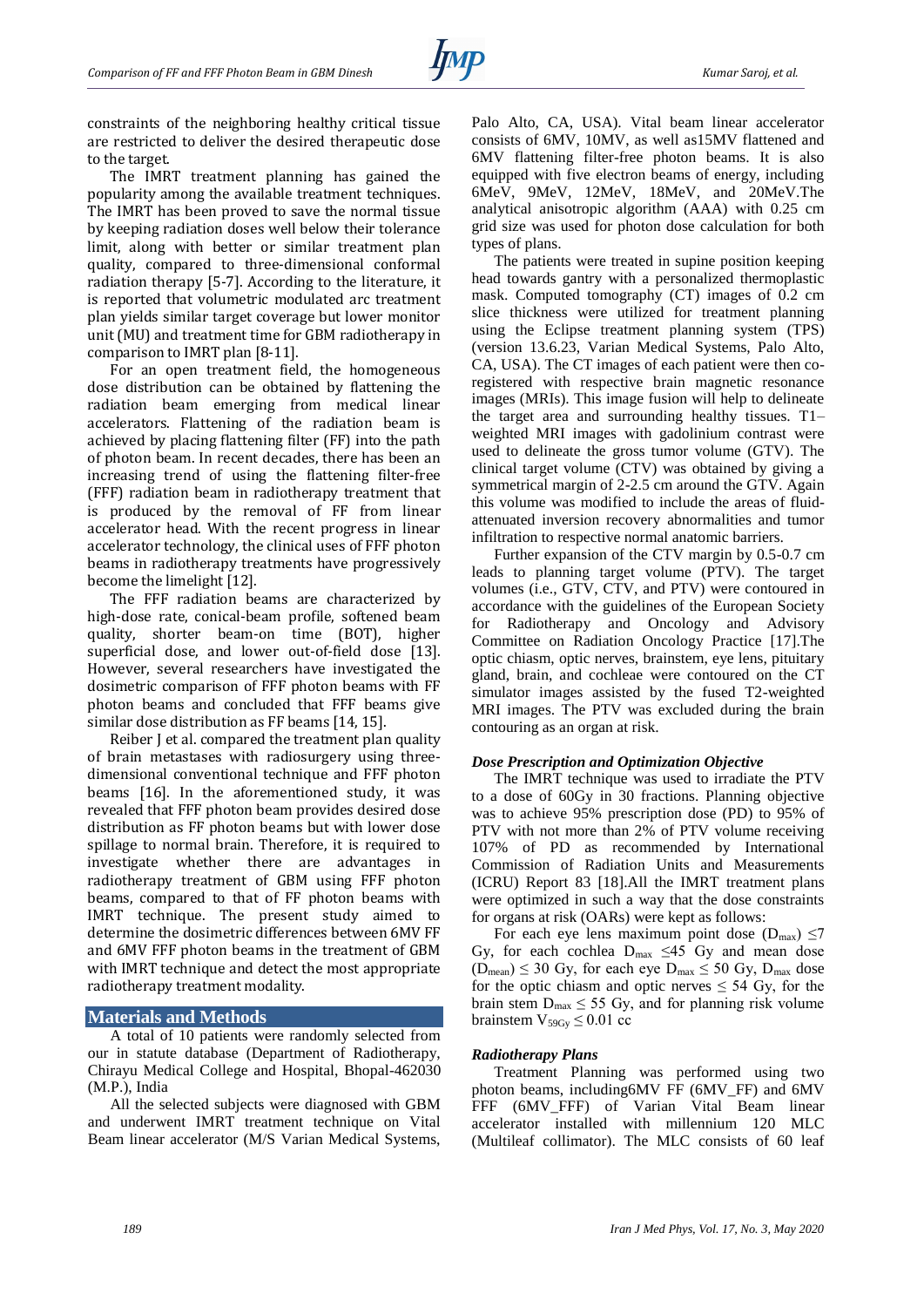pairs with the width of inner 20 leaf pairs and outer 20 leaf pairs at isocenter as0.5and 1cm, respectively. Linear accelerator was calibrated to produce 1 cGy per MU at  $D_{\text{max}}$  on the central axis for an open field of 10×10 cm at source to surface distance of 100 cm for both 6MV\_FF and 6MV\_ FFF photon beams.

Plans were optimized by selecting maximum dose rates of 600MU/min and 1,400MU/min for6MV\_FF and 6MV\_FFF photon beams, respectively. For all the selected patients, two IMRT plans of 6MV\_FF\_IMRT and 6MV\_FFF\_IMRT were generated using TPS. Hypothetically additional IMRT plan with 6MV\_ FFF beam was created by direct changing of photon beam of the original plan of 6MV\_FF to 6MV\_FFF without changing the original plan optimization parameters.

Inverse optimization was performed using original plan parameters followed by photon dose calculation using the AAA with 0.25 cm grid size. Eclipse TPS (version 13.6.23) includes dose volume optimizer (DVO) and photon optimizer (PO) for IMRT optimization. The DVO algorithm is used in Eclipse IMRT to generate optimal field shape and intensity [19].Simple gradient optimization technique was used in a dose optimization algorithm that performs the optimization by minimization of the problem. The fluences are modified after each and every iteration performed by a dose optimization algorithm, and after each modification doses were calculated from the fluences.

As doses are calculated, the objectives at the points and derivatives of the point objectives are evaluated at the points of clouds constituting the patient volumes. The cost functions and their derivatives are calculated at each point in each structure. The derivatives of the cost function are back-projected to the fluences resulting in gradient. The DVO algorithm calculates the difference between the intermediate dose and first-round optimization result. It uses this difference to compensate for the optimal finding in the consequent iterations. On the other hand, PO algorithm optimizes static field IMRT and rapidArc plan.

The primary difference between PO algorithm and DVO optimization algorithm is that in DVO algorithm point cloud model was used to define the structures. On the other hand, a new structural model was used in PO algorithm to define structures, dose-volume histogram (DVH) calculation, and dose sampling. In PO algorithm, structures were spatially defined using one single matrix over the entire image. Voxel resolution of the matrix is defined using fixed values of 1.25, 2.5, or 5 mm, and this resolution is used to determine the planar X and Y resolution in the slices.

The Z resolution is perpendicular to the slice that is the function of the chosen resolution and slice thickness. The above-defined matrix identifies the structures and dose sampling and replaces the formerly used point clouds. Weighted volume of each voxel is utilized for the calculation of DVH for the structures. In the present study, PO was chosen over DVO for inverse optimization of all the IMRT plans because PO generates better plan quality in a shorter period of time, compared to DVO [20].

Combinations of 5 to 7 noncoplanar and planar beams were chosen for IMRT planning. Noncoplanar beam arrangements are helpful in order to achieve better conformity of target and sparing of normal adjacent tissues and enable fast dose fall-off outside the target. In this study, whenever required a noncoplanar beam arrangement was used by tilting a patient couch to either90° or 270°depending upon PTV extent and location.

Beam angles were chosen in order to cover the entire PTV and exclude any nearby normal organs. In addition, the collimator rotation of 3-5°was used in each beam angle to reduce tongue and groove effect of MLC, which decreases the inter-leaf leakage. All IMRT treatment plans were created by a sole medical physicist in order to avoid different planning strategies.

#### *Plan Evaluation and Statistical Methods:*

As per ICRU Report 83[18], doses to the PTV and OARs were recorded from their corresponding cumulative dose-volume histograms (c-DVHs).

#### *Homogeneity Index*

Homogeneity index (HI) was evaluated as the difference between the delivered dose to 2%  $(D_{2\%})$  and 98% (D98%) of PTV volume divided by dose to 50%of PTV volume  $(D_{50\%})$  that is defined as follows:  $HI = (D_{2\%} - D_{98\%}) / D_{50\%}$  (1)

The HI value to zero indicates a completely homogeneous dose distribution.

## *Conformity Index*

Conformity index (CI) is a ratio evaluating the coverage of the prescription dose in treatment plans defined as follows:  $CI = VRI/TV$  (2)

Where VRI (volume of reference isodose) is the volume encompassed by the 95% prescription isodose lines, and TV (target volume) is the PTV volume. In the present study, 95% isodose lines were chosen as reference isodose lines. In addition, unitary CI indicated desirable dose conformity. Moreover, treatment parameters, including the MU and BOT, for each treatment plan were recorded for evaluation. The BOT was defined as the radiation delivery time and did not incorporate gantry movement, patient positioning, and setup verification procedures.

#### *Statistical Tools*

A significance test was used to quantify the differences between the dosimetric planning parameters in 6MV\_FF\_IMRT and 6MMV\_FFF\_IMRT plans. Paired sample t-test was employed for scoring the significance level of observed differences between the obtained data using SPSS software (release 20.0, SPSS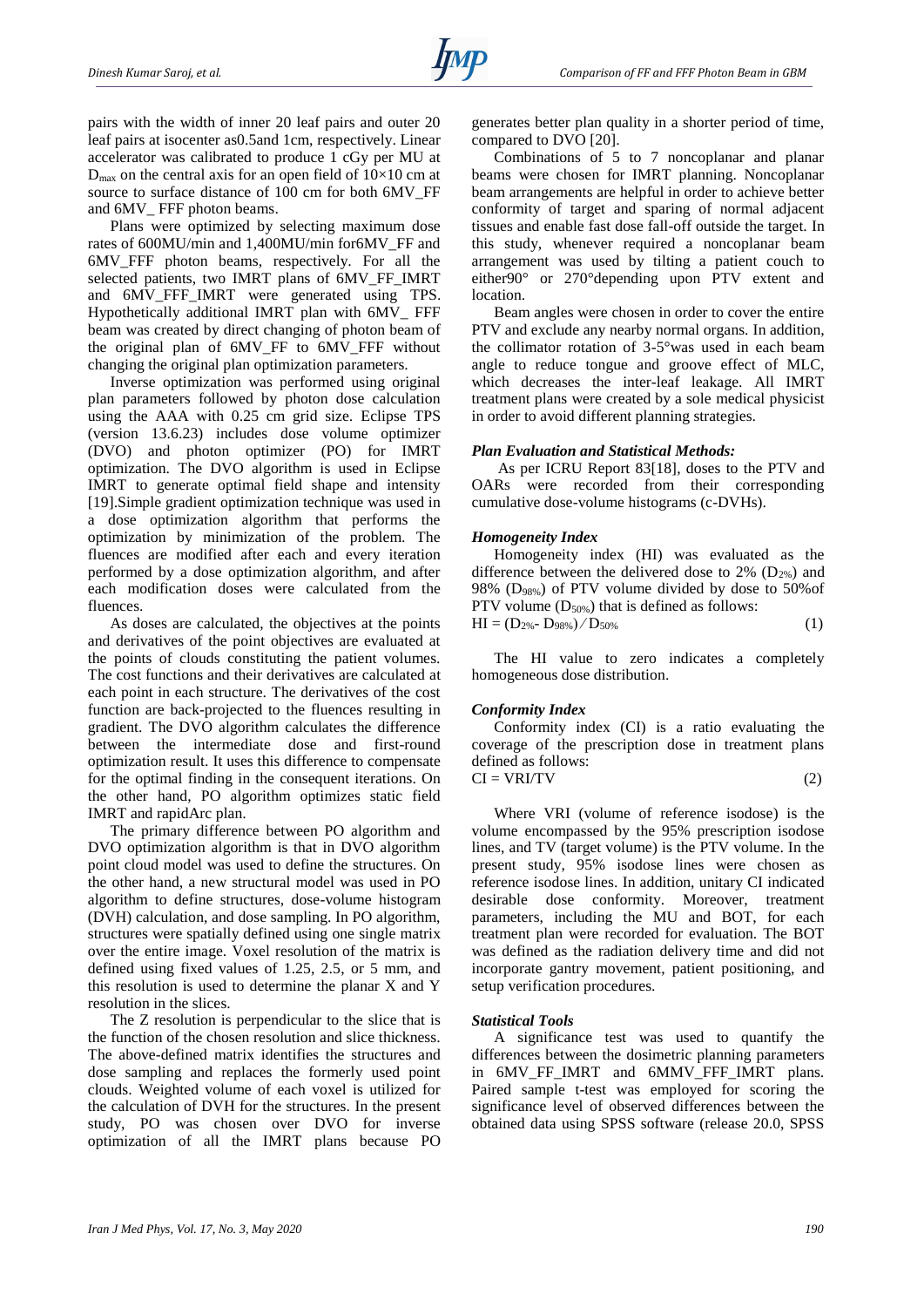

Inc., Chicago, IL, USA). P-value less than 0.05 was considered statistically significant.

#### **Results**

All the plans were optimized to achieve clinical and dosimetric goals of the present study. Patient-specific quality assurance of the treatment plan was performed for both types of planning strategies. Figure 1 illustrates the isodose distribution of IMRT plans generated with 6MV\_FF and 6MV\_FFF photon beams. The IMRT fluence verification was performed with OCTAVIUS 4D phantom. Both types of plans showed gamma passing rate higher than 95% while keeping planning evaluation criteria to 3%, 3mm.

Table 1 tabulates the patient characteristics. All the subjects selected in this study were diagnosed with GBM and previously treated by IMRT technique with 6MV\_FF photon beam. Out of 10 selected patients, 6 case were male and 4 case were female with the mean ages of  $45.0 \pm 3.74$  and  $50.5 \pm 12.65$  years, respectively. In the patient dataset, one, one, and eight subjects were diagnosed with stages IIIB, IIIA, and IV, respectively, according to the guidelines of the National Comprehensive Cancer Network. All the selected patients were also subjected to receive concurrent chemotherapy. The PTV was within the rangeof184.5- 554.3cc with a mean volume of 360.88±135.57 cc.

### *Target Coverage and Dosimetric Parameter Analysis*

All the dosimetric parameters for both 6MV\_FF\_IMRT and 6MV\_FFF\_IMRT plans were evaluated based on c-DVH as shown in Figure 2. The DVH parameters and treatment plan evaluation indices are listed in Table 2. The  $D_{95\%}$  of PTV coverage was slightly higher in 6MV FF IMRT plan than that in6MV\_FFF\_IMRT plan (P<0.05). The mean dose to PTV was moderately higher in 6MV FF IMRT plan; however, it was not statistically significant, compared to that in 6MV\_FFF\_IMRT plan (P>0.05).Dosimetric parameters ( $D_{98\%}$ ,  $D_{\text{min}}$ , and  $D_{2\%}$ ) of PTV coverage were higher when using 6MV\_FF photon beam in IMRT plan than those while using 6MV\_FFF photon beam. For  $D_{98\%}$ ,  $D_{\text{min}}$ , and  $D_{2\%}$  of the PTV coverage, the differences were statistically insignificant between 6\_MV\_FF\_IMRT and 6\_MV\_FFF\_IMRT plans  $(P>0.05)$ .

The CI valueswere0.99 and 0.98 in 6MV\_FF\_IMRT and 6MV\_FFF\_IMRT plans, respectively, indicating that 6MV\_FF photon beam generated highly conformal IMRT plans in comparison to 6MV\_FFF photon beam IMRT plan. The HI values of 0.0471±0.019 and 0.051±0.022 were obtained for 6MV\_FF\_IMRT and 6MV\_FFF\_IMRT plans, respectively. Lower HI value in 6MV\_FF\_IMRT\_plan than that in 6MV\_FFF\_IMRT plan showed superior homogeneous dose distribution in 6MV\_FF\_IMRT plan.



Figure 1. Intensity-Modulated radiation therapy (IMRT) isodose distribution generated from Eclipse treatment planning system in case of glioblastoma for same patient in axial, coronal, and sagittal planes with (A) 6MV flattened filter IMRT and (B) 6MV flattening filter-free IMRT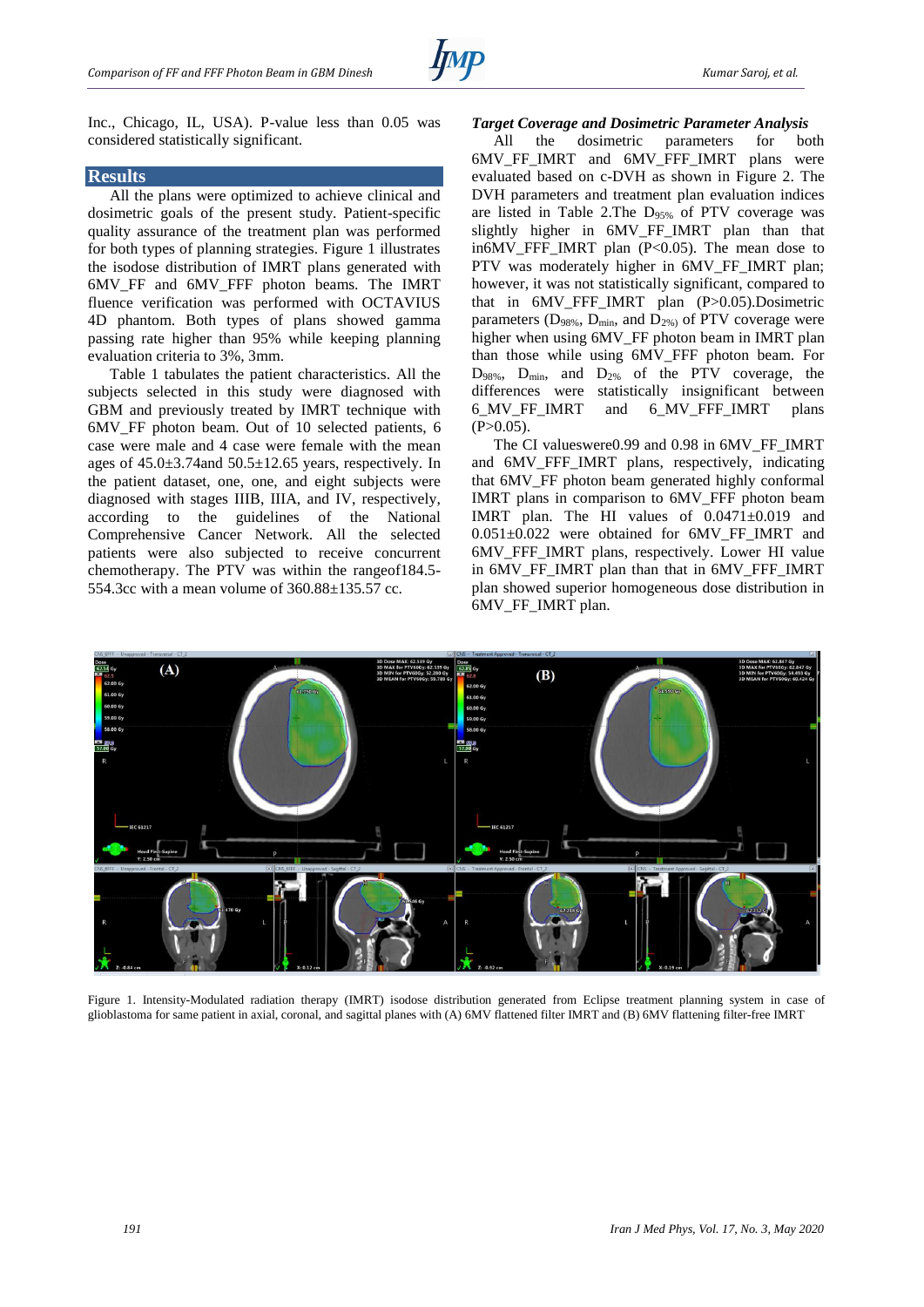## Table 1. Patient characteristics and staging

| Patient | Gender | Age (years)                                           | Tumor stage | PTV volume (cc) |
|---------|--------|-------------------------------------------------------|-------------|-----------------|
|         | M      | 43                                                    | IV          | 245.2           |
|         | М      | 50                                                    | IV          | 227.9           |
|         | М      | 46                                                    | IV          | 455.4           |
|         | F      | 37                                                    | <b>IIIA</b> | 302.4           |
|         | М      | 46                                                    | IV          | 545.6           |
| 6       | М      | 40                                                    | IV          | 184.5           |
|         | F      | 52                                                    | IV          | 554.3           |
| 8       | F      | 42                                                    | IV          | 464.6           |
|         | м      | 46                                                    | <b>IIIB</b> | 360.7           |
| 10      | F      | 67                                                    | IV          | 268.2           |
|         |        | $DTUU_{\text{olume}}(a_0), 260.99.125.57$ (mean) S.D. |             |                 |

PTV Volume (cc): 360.88±135.57(mean±S.D) Range (cc): 184.52-554.3

Abbreviations: M: Male, F: Female, PTV: Planning target volume, cc: Cubic centimeter, S.D: Standard deviation



Figure 2. Comparison of the dose-volume histogram of planning target volume and organs at risk for 6MV flattened filter intensity-modulated radiation therapy (Square) and 6MV flattening filter-free intensity-modulated radiation therapy (Triangle) treatment plans

| Table 2. Dosimetric comparison between $6MV$ <sub>FF</sub> _IMRT and $6MV$ <sub>FFF</sub> _IMRT plans |  |  |  |  |  |  |
|-------------------------------------------------------------------------------------------------------|--|--|--|--|--|--|
|-------------------------------------------------------------------------------------------------------|--|--|--|--|--|--|

| Variables             | 6MV FF IMRT             | <b>6MV FFF IMRT</b>    | P-value |
|-----------------------|-------------------------|------------------------|---------|
|                       | $(\text{mean} \pm S.D)$ | $(\text{mean}\pm S.D)$ |         |
| $D_{95\%}$ (Gy)       | 58.87+0.74              | $58.20 \pm 0.69$       | < 0.05  |
| $D_{2\%}$ (Gy)        | $60.88 \pm 0.82$        | $60.40 \pm 0.64$       | >0.05   |
| $D_{98\%}$ (Gy)       | $58.06 + 1.16$          | $57.38 + 1.21$         | >0.05   |
| $D_{\text{max}}$ (Gy) | $62.65 \pm 1.19$        | $62.55 \pm 1.03$       | >0.05   |
| $D_{\min}$ (Gy)       | $50.20 + 3.25$          | $49.82 + 3.46$         | >0.05   |
| $D_{mean}$ (Gy)       | $59.84 \pm 0.58$        | $59.39 + 0.55$         | >0.05   |
| HI                    | $0.047 \pm 0.019$       | $0.051 \pm 0.22$       | >0.05   |
| <b>CI</b>             | $0.99 \pm 0.01$         | $0.98 \pm 0.01$        | >0.05   |

Abbreviations: HI: Homogeneity index, CI: Conformity index, D<sub>95%</sub>: Dose received by 95% of PTV volume, D<sub>2%</sub>: Dose received by 2% of PTV volume, D<sub>98%</sub>: Dose received by 98% of PTV volume, D<sub>max</sub>: Maximum dose, D<sub>min</sub>: Minimum dose, D<sub>mean</sub>: Mean dose, Gy: Gray, S.D: Standard deviation, PTV: Planning target volume, 6MV\_FF\_IMRT:6MV flattened filter intensity-modulated radiation therapy, 6MV\_FFF\_IMRT:6MV flattening filter-free intensity-modulated radiation therapy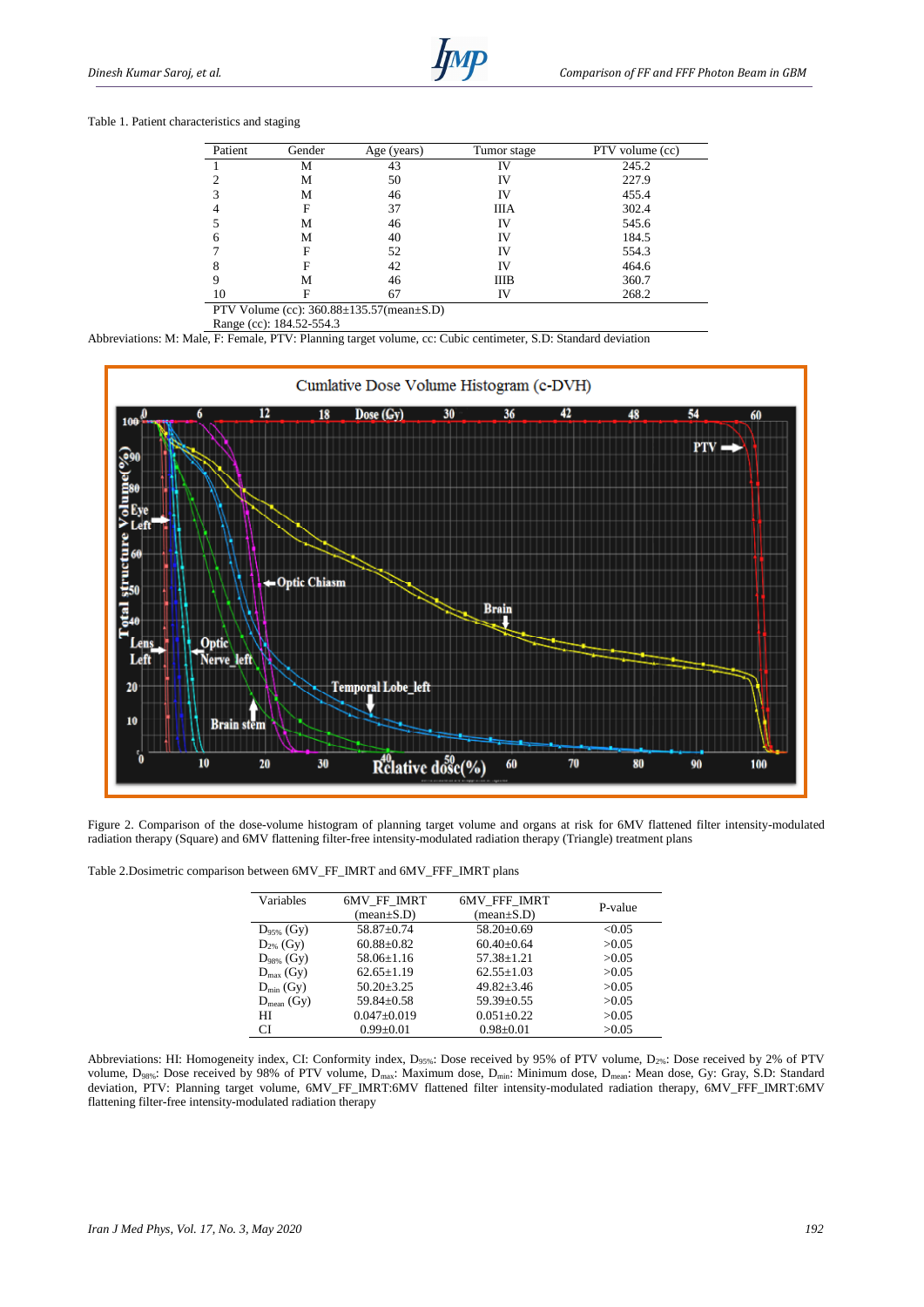#### Table 3. DVH parameters for organs at risk

| <b>OARs</b>                             | Planning objective<br>and OARs<br>constraints | 6MV_FF_IMRT<br>$(\text{mean}\pm S.D)$ | <b>6MV FFF IMRT</b><br>$(\text{mean} \pm S.D)$ | P-value |
|-----------------------------------------|-----------------------------------------------|---------------------------------------|------------------------------------------------|---------|
| Brainstem $D_{\text{max}}$ dose<br>(Gy) | $D_{\text{max}} < 54$ Gy                      | $42.2 + 13.2$                         | $40.7 + 13.7$                                  | 0.014   |
| Pituitary mean dose<br>(Gy)             | Mean $<$ 30 Gy                                | $23.66 + 18.81$                       | $23.12 \pm 18.56$                              | 0.038   |
| Eye dose $(Gy)$<br>ipsilateral          | $D_{max}$ < 50 Gy                             | $28.27 \pm 10.93$                     | $25.84 \pm 10.76$                              | 0.02    |
| Contralateral                           |                                               | $20.83 + 13.13$                       | $19.33 + 12.51$                                | 0.018   |
| Lens dose $(Gy)$                        |                                               |                                       |                                                |         |
| ipsilateral                             |                                               | $7.408 + 5.86$                        | $6.34 \pm 5.14$                                | 0.005   |
| Contralateral                           | $D_{max}$ < 7 Gy                              | $5.01 \pm 2.10$                       | $4.44 \pm 1.86$                                | 0.013   |
| Optic nerve dose (Gy)<br>ipsilateral    | $D_{max}$ < 54 Gy                             | $32.59 \pm 20.53$                     | $30.26 \pm 19.81$                              | 0.089   |
| Contralateral                           |                                               | $30.27 \pm 17.86$                     | $20.32 \pm 16.35$                              | 0.075   |
| Optic chiasm dose<br>(Gy)               | $D_{max}$ < 55 Gy                             | $36.93 \pm 17.43$                     | 34.95±17.22                                    | 0.077   |
| <b>Brain</b><br>$D_{mean}$ dose $(Gy)$  |                                               | $33.5 \pm 7.02$                       | $32.8 \pm 6.88$                                | 0.017   |
| $V_{10Gy}$ (cc)                         |                                               | 594.8±145.7                           | 581.43+140.76                                  | 0.031   |
| $V_{20\text{Gy}}\left(\text{cc}\right)$ |                                               | $413.9 + 86.93$                       | $399.2 \pm 83.87$                              | 0.031   |

Abbreviations: DVH: Dose-Volume histogram, OARs: Organs at risk, Gy: Gray, D<sub>mean</sub>: Mean dose, D<sub>max</sub>: Maximum dose, V<sub>10Gy</sub>: Volume receiving 10 Gy dose,  $V_{20Gy}$ : Volume receiving 20 Gy dose, S.D: Standard deviation, cc: Cubic centimeter,  $6MV_FF_MRT:6MV$  flattened filter intensitymodulated radiation therapy, 6MV\_FFF\_IMRT:6MV flattening filter-free intensity-modulated radiation therapy

Table 4.Beam parameters calculated for one treatment fraction

| <b>Variables</b> | 6MV FF IMRT<br>$(mean \pm S.D)$ | 6MV FFF IMRT<br>$(\text{mean}\pm S.D)$ | P-value |
|------------------|---------------------------------|----------------------------------------|---------|
| MU               | 627.68+122.72                   | $889 + 254$                            | 0.0005  |
| BOT (min)        | $1.05 + 0.2$                    | $0.64 + 0.18$                          | 0.000   |

Abbreviations: MU: Monitor unit, BOT: Beam-on time, S.D: Standard deviation, 6MV\_FF\_IMRT:6MV flattened filter intensity-modulated radiation therapy, 6MV\_FFF\_IMRT:6MV flattening filter-free intensity-modulated radiation therapy

#### *Dosimetric Analysis for Organs at Risk*

Table 3 shows the dosimetric parameter for the OARs. The  $D_{max}$  dose to the brainstem reduced significantly from 42.2±13.2Gy in 6MV\_FF\_IMRT plan to  $40.7 \pm 13.7$  Gy in 6MV FFF IMRT plan (P=0.014). Pituitary gland mean dose was within tolerance limit in both types of IMRT planning, and there was a significantly lower mean dose in case of 6MV\_FFF\_IMRT plan than that in 6MV\_FF\_IMRT plan (P=0.038). The maximum dose to the ipsilateral eye in 6MV\_FF\_IMRT plan was 28.27±10.93Gy that reduced to25.84±10.76Gy in 6MV\_FFF \_IMRT plan.

There was a significantly higher  $(8.6\%)$  D<sub>max</sub> dose for the ipsilateral eye in6MV\_FF\_IMRT plan than that in MV\_FFF\_IMRT plan. For the contralateral eye,  $D_{\text{max}}$ doses were 20.83±13.13 and 19.33±12.51Gy in 6MV\_FF\_IMRT and 6MV\_FFF\_IMRT plans, respectively. There was a significantly higher (7.2%) Dmax dose for the contralateral eye in 6MV\_FF\_IMRT plan than that in 6MV\_FFF\_IMRT plan.

For ipsilateral lens, Dmax doseswere7.408±5.86and  $6.34\pm5.14$ Gyin 6MV\_FF\_IMRT and 6MV\_FFF\_IMRT plans, respectively. In 6MV\_FF\_IMRT plan, ipsilateral lens maximum dose was exceeding the tolerance dose of 7Gy.Contralateral lens  $D_{\text{max}}$  dose was 5.01 $\pm$ 2.10 Gy in 6MV\_FF\_IMRT plan that decreased to 4.44±1.86 Gy in  $6MV$ <sub>FFF</sub>\_IMRT plan. For ipsilateral optic nerve,  $D_{max}$ doses of 32.59±20.53and 30.26±19.81Gy were obtained in 6MV\_FF\_IMRT and 6MV\_FFF\_IMRT plans, respectively. In this regard, there was an insignificant difference between the plans  $(P=0.089)$ .

Contralateral optic nerve  $D_{\text{max}}$ doseswere30.27±17.86 and 20.32±16.35 Gy in 6MV\_FF\_IMRT and 6MV\_FFF\_IMRT plans, respectively. Contralateral optic nerve Dmax dose was observed to be higher in 6MV\_FF\_IMRT plans, compared to that in 6MV FFF IMRT plan. Optic chiasm Dmax doses obtained in 6MV\_FF\_IMRT and 6MV\_FFF\_IMRT plans were 36.93±17.43 and  $34.95 \pm 17.22$  Gy, respectively.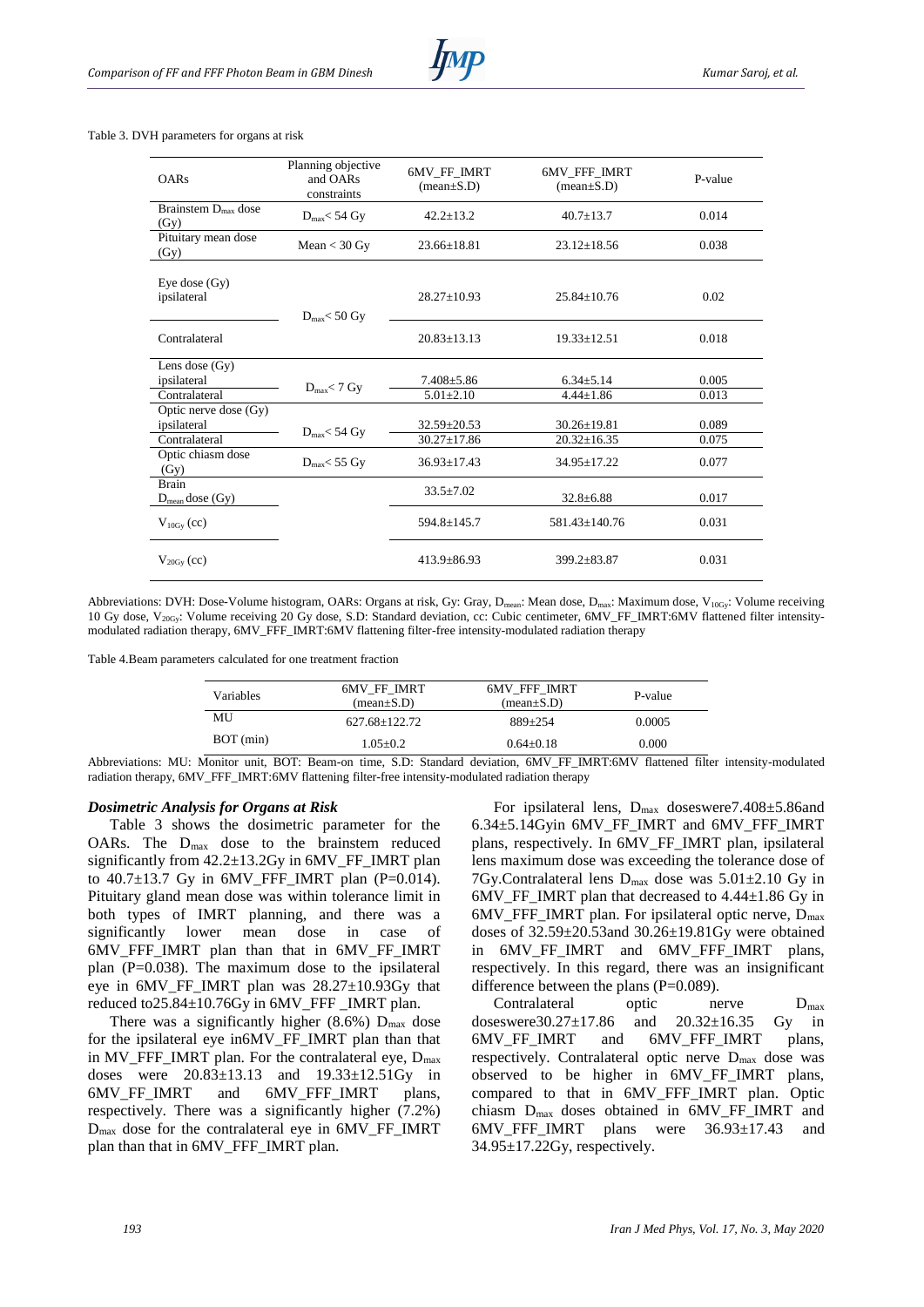Mean dose to the brain was significantly higher in 6MV\_FF\_IMRT plan, compared to that in 6MV\_FFF\_IMRT plan (33.5±7.02and 32.8±6.88 Gy, respectively).  $V_{10Gy}$  and  $V_{20Gy}$  volumetric dose parameters for the brain were noticed to be significantly higher in 6MV\_FF\_IMRT plan, compared to those in 6MV\_FFF\_IMRT plan (P=0.031). For  $D_{\text{max}}$  dose to optic chiasm, optic nerves, and pituitary gland, the dosimetric differences were not significant; however, they were observed to be quite higher in 6MV\_FF\_IMRT plan, compared to those in 6MV\_FFF\_IMRT plan.

# *Beam-On Time and Monitor Unit*

Table 4 shows the average MU and BOT for 6MV\_FF\_IMRT and 6MV\_FFF\_IMRT plans. Total MUs per fraction were significantly on higher side by 41% for the 6MV\_FFF photon beam plan, compared to those in the 6MV\_FF photon beam plan.

Average delivered number of MUs were 627.68±122.72 and 889±254 for 6MV\_FF\_IMRT and 6MV\_FFF\_IMRT plans, respectively.

The 6MV\_FFF photon beam delivered planned MU with 2.3 times faster dose rate than 6MV\_FF photon beam, thereby leading to 39% decrease in BOT in 6 MV\_FFF\_IMRT plan with a statistically significant difference  $(P<0.05)$ .

## **Discussion**

A comparative analysis of IMRT treatment plan technique using 6MV\_FF and6MV\_ FFF photon beams for glioblastoma was investigated in the present study. The data presented in this report demonstrated the advantage of 6MV\_FFF photon beam over 6MV\_FF photon beam in terms of superior sparing of the brainstem, eye, lens, and optic nerve. In addition, the dose tolerance of optic chiasm can be achieved using 6MV\_FFF photon beam without sacrificing target dose coverage.

While creating IMRT plan using 6MV\_FF and 6MV\_FFF photon beams, all planning conditions were kept the same in order to avoid any bias in treatment planning strategy. The D95% of PTV coverage was higher in IMRT plan with 6MV\_FF photon beam that showed better target conformity than its counterpart. Dose HI was inferior in IMRT plan generated with 6MV\_FFF photon beam than that with 6MV\_FF photon beam. This result is in agreement with earlier published studies [14,15].

The small and limited dosimetric differences in target volume coverage and dose homogeneity are unlikely to be clinically significant. Results of the present study demonstrated that there was dosimetrically comparable IMRT treatment plan quality with 6MV\_FFF and 6MV\_FF photon beams that is in agreement with the findings of a study by Zwahlen DR et al.[21].According to the literature, it is shown that FFF photon beam in prostate cancer or nasopharynx carcinoma improves the protection of the rectum, bladder, and other related OARs [22,23].

In the present study, the superiority of 6MV\_FFF photon beam in IMRT treatment planning of GBM was observed in terms of sparing the normal tissue and reduced scattered dose. This finding is in line with the results of a study by Niyazi M et al. [17]. There was 3.6% higher Dmax dose to the brainstem in 6MV\_FF\_IMRT plan, compared to that in 6MV\_FFF\_IMRT plan. The average dose for the pituitary gland was well within its dose tolerance limit of 30 Gy in both plans. It was found to be approximately 23% lower than our planning objective criteria.

Approximately 9.4% reduction in Dmax dose to the ipsilateral eye was observed in 6MV\_FFF\_IMRT plan. Ipsilateral eye lens dose objective criteria for Dmax dose of 7 Gy was not met in 6MV\_FF\_IMRT plan; however, lower  $D_{\text{max}}$  dose was successfully achieved in 6MV\_FFF\_IMRT plan. Moderately lower Dmax dose to the optic nerves was obtained in IMRT plan generated with 6MV FFF photon beam than that with 6MV FF photon beam.

Dosimetric parameters (i.e.,  $D_{mean}$ ,  $V_{10G_v}$ , and  $V_{20G_v}$ ) of the brain were significantly lower in 6MV\_FFF\_IMRT plan than those in 6MV\_FF\_IMRT plan in the present study. Brain volume receives a lower scattered dose in IMRT plan with 6MV\_FFF photon beam, compared to that in 6MV\_FF photon beam without compromising the dose to the target volume. In a study carried out by Hall EJ et al. [24], it was demonstrated that the dose to surrounding healthy tissues (which are distant from the PTV) appears predominantly from collimator transmission and scatter radiation of the linear accelerator head. These doses are subjected to the number of delivered MUs, and such kind of undesirable doses can enhance the risk of secondary tumors [24].Minimization of radiation doses to normal tissues is of great importance to minimize both acute and late toxicity of treatment and smooth conduct of treatment course.

As reported in previous studies conducted by Wolfgang L et al. [25] and Zhuang MZ et al. [26], there was a reduction in treatment delivery time and increase in MUs with FFF photon beam. In the present study, the average planned MU was significantly higher in 6MV\_FFF\_IMRT plan, compared to that in 6MV\_FF\_IMRT plan. There was on an average 262 higher number of MUs were required by 6MV\_FFF photon beam than 6MV\_FF photon beam to give somewhat similar dose distribution and target coverage.

This may be due to the removal of the flattening filter that results in the softening of the beam.

Therefore, the dose delivered by softening photon beam to deeper tissue reduced that requires higher MU to reach the same depth than conventional flattened photon beam. Higher MU requirement in FFF photon beam to generate a comparable plan leads to longer treatment time that is compensated by available higher dose rates in FFF mode. Finally, it was observed that the FFF-based treatment plans are superior to FF-based plan only regarding the healthy tissue sparing issues. Normal tissue complication probability is mainly due to the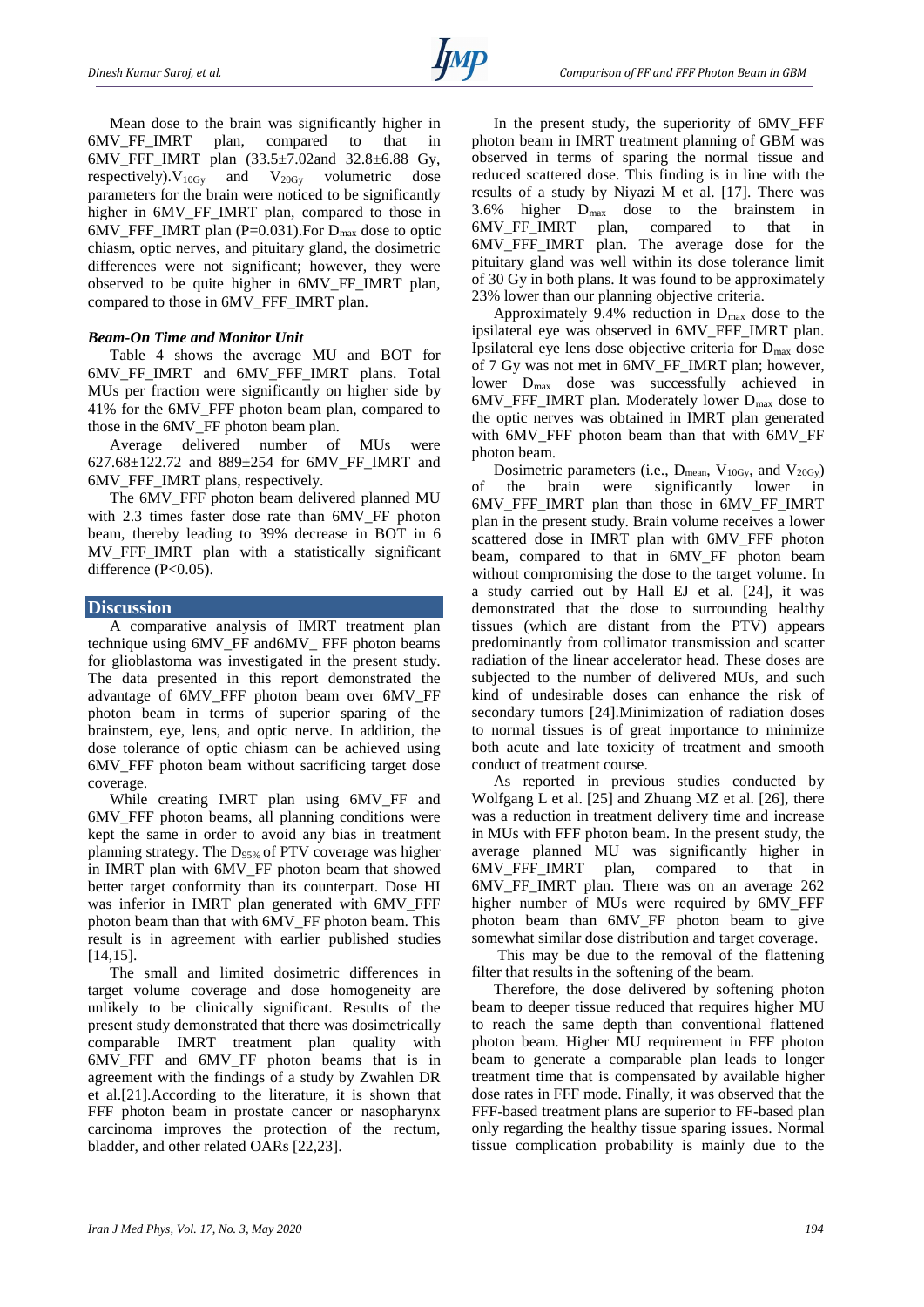cone-shaped profile of FFF photon beam. On the other hand, if the treatment factors and tumor control probability issue would be of more concern, the FFFbased treatment plan would lead to more desirable clinical outcomes.

## **Conclusion**

Obtained results of the present study showed that the lower volumetric dose parameter of the brain in 6MV\_FFF photon beam gave lower volume irradiation in low-dose regions than that in 6MV\_FF photon beam. Moreover, reduced scattered dose provided further brain sparing by potentially reducing acute radiation-induced toxicity. This will result in improving the patients' quality of life with limited survival and lead to the smooth conduct of treatment.

It was also concluded that the IMRT treatment plan with 6MV\_FFF photon beam produced clinically acceptable plans, compared to that with 6MV\_FF photon beam in the treatment of GBM. The FFF photon beam produced an IMRT treatment plan with significant sparing of OARs without much compromise in treatment plan quality in comparison to FF photon beam. Lower treatment delivery time without forfeiting the quality of treatment plan provided numerous advantages, such as reduced possibility of unwanted patient movement during treatment, smooth clinical workflow, and better treatment experience for the patient.

## **References**

- 1. Bennett H, Godlee R. Hospital for epilepsy and paralysis, regent's park: Excision of a tumour from the brain. Lancet. 1884; 124:1090-1.
- 2. Davis FG, Freels S, Grutsch J, Barlas S, Brem S. Survival rates in patients with primary malignant brain tumors stratified by patient age and tumor histological type: An analysis based on surveillance, epidemiology, and end results (SEER) data, 1973- 1991. J Neurosurg. 1998; 88:1-10.
- 3. Walker MD, Alexander E, Hunt WE, Leventhal CM, Mahaley MS, Mealey J, et al. Evaluation of mithramycin in the treatment of anaplastic gliomas. J Neurosurg. 1976; 44(6):655-67.
- 4. Walker MD, Green SB, Byar DP, Alexander JrE, Batzdorf U, Brooks WH, et al. Randomized comparison of radiotherapy and nitrosoureas for the malignant glioma after surgery. N Eng J Med. 1980; 303:1323 9.
- 5. Chan MF, Schupak K, Barman C, Chui CS, Ling CC. Compar¬ison of intensity modulated radiotherapy with three dimensional conformal radiation therapy planning for glioblastoma multiforme. Med Dosim. 2003; 28:261 5.
- 6. Narayana A, Yamade J, Berry S, Shah P, Hunt M, Gutin PH,et al. Intensity modulated radiotherapy in high grade gliomas: Clinical and dosimetric result. Int J Radiat Oncol Biol Phys. 2006; 64:892 7.
- 7. Bragg CM, Conway J, Robinson MH. The role of intensity modu¬alated radiotherapy in treatment of parotid tumors. Int J Radiat Oncol Biol Phys. 2002; 52:729 38.
- 8. MacDonald SM, Ahmad S, Kachris S, Vogds BJ, DeRouen M, Gittleman AE, et al. Intensity modulated radiation therapy versus threedimensional conformal radiation therapy for the treatment of high grade glioma: a dosimetric comparison. J Appl Clin Med Phys. 2007; 8:47–60.
- 9. Hermanto U, Frija EK, Lii MJ, Chang EL, Mahajan A, Woo SY. Intensity modulated radiotherapy<br>(IMRT) and conventional three-dimensional (IMRT) and conventional three-dimensional conformal radiotherapy for high-grade gliomas: Does IMRT increase the integral dose to normal brain?. Int J Radiat Oncol Biol Phys. 2007; 67:1135– 44.
- 10. Piroth MD, Pinkawa M, Holy R, Stoffels G, Demirel C, Attieh C, et al. Integrated-boost IMRT or 3-D-CRT using FET-PET based auto-contoured target volume delineation for glioblastoma multiforme–a dosimetric comparison. Radiat Oncol. 2009; 4:57.
- 11. Wagner D, Christiansen H, Wolff H, Vorwerk H. Radiotherapy of malignant gliomas: comparison of volumetric single arc technique (RapidArc), dynamic intensity-modulated technique and 3D conformal technique. Radiother Oncol. 2009; 93:593–6.
- 12. Hrbacek J, Lang S, Klöck S. Commissioning of photon beams of a flattening filter-free linear accelerator and the accuracy of beam modeling using an anisotropic analytical algorithm. Int J Radiation Oncol Biol Phys. 2011; 80(4):1228–37.
- 13. Kragl G, Baier F, Lutz S, Albrich D, Dalaryd M, Kroupa B, et al. Flattening filter free beams in SBRT and IMRT: Dosimetric assessment of peripheral doses. Zeitschrift für Medizinische Physik.2010; 21:91-101.
- 14. Stieler F, Fleckenstein J, Simeonova A, Wenz F, Lohr F. Intensity modulated radiosurgery of brain metastases with flattening filter-free beams. Radiother Oncol. 2013; 109:448-51.
- 15. Fiorentino A, Caivano R, Pedicini P, Fusco V. Clinical target volume definition for glioblastoma radiotherapy planning: magnetic resonance imaging and computed tomography. Clin Transl Oncol. 2013; 15:754–8.
- 16. Rieber J, Tonndorf-Martini E, Schramm O, Rhein B, Stefanowicz S, Kappes J, et al. Radiosurgery with flattening-filter-free technique in the treatment of brain metastases. Strahlenther Onkol. 2016;192(11):789-96.
- 17. Niyazi M, Brada M, Chalmers AJ, Combs SE, Erridge SC, Fiorentino A, et al. ESTRO-ACROP guideline "target delineation of glioblastomas". Radiother Oncol. 2016; 118:35–42.
- 18. ICRU. Prescribing, Recording, and Reporting Photon-Beam Intensity-Modulated Radiation Therapy (IMRT). ICRU Report 83. Journal of ICRU. 2010; 10(1).
- 19. Zacarias AS, Mills MD. Algorithm for correcting optimization convergence errors in Eclipse. J Appl Clin Med Phys. 2009; 10:3061.
- 20. Shende R, Gupta G, Patel G, Kumar S. Assessment and performance evaluation of photon optimizer (PO) vs. dose volume optimizer (DVO) for IMRT and progressive resolution optimizer (PRO) for RapidArc planning using a virtual phantom. Int J Cancer Ther Oncol. 2016; 4(3):437.